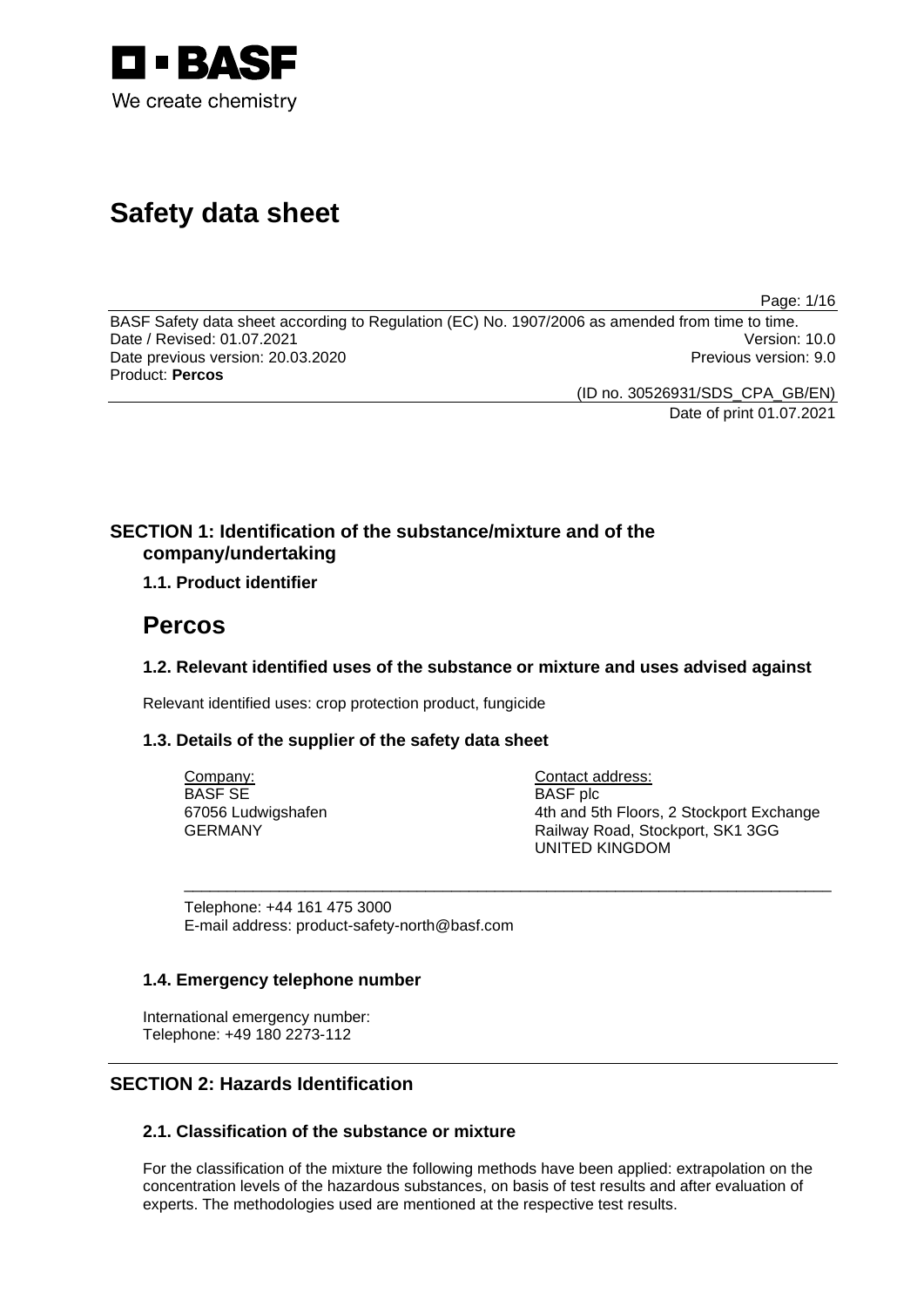BASF Safety data sheet according to Regulation (EC) No. 1907/2006 as amended from time to time. Date / Revised: 01.07.2021 Version: 10.0 Date previous version: 20.03.2020 **Previous version: 9.0** Previous version: 9.0 Product: **Percos** 

> (ID no. 30526931/SDS\_CPA\_GB/EN) Date of print 01.07.2021

### According to Regulation (EC) No 1272/2008 [CLP]

Acute Tox. 4 (oral) Skin Sens. 1A Aquatic Chronic 1

For the classifications not written out in full in this section the full text can be found in section 16.

### **2.2. Label elements**

Globally Harmonized System (GHS) in accordance with UK regulations.

Pictogram:

Signal Word: Warning

| <b>Hazard Statement:</b>               |                                                                                              |
|----------------------------------------|----------------------------------------------------------------------------------------------|
| H <sub>302</sub>                       | Harmful if swallowed.                                                                        |
| H317                                   | May cause an allergic skin reaction.                                                         |
| H410                                   | Very toxic to aquatic life with long lasting effects.                                        |
| <b>EUH401</b>                          | To avoid risks to human health and the environment, comply with the<br>instructions for use. |
| <b>Precautionary Statement:</b>        |                                                                                              |
| P <sub>101</sub>                       | If medical advice is needed, have product container or label at hand.                        |
| P <sub>102</sub>                       | Keep out of reach of children.                                                               |
| P <sub>103</sub>                       | Read carefully and follow all instructions.                                                  |
| Precautionary Statements (Prevention): |                                                                                              |
| P <sub>280</sub>                       | Wear protective gloves/clothing/eye protection.                                              |
| P <sub>261</sub>                       | Avoid breathing mist or vapour or spray.                                                     |
| P272                                   | Contaminated work clothing should not be allowed out of the workplace.                       |
| P270                                   | Do not eat, drink or smoke when using this product.                                          |
| P <sub>264</sub>                       | Wash contaminated body parts thoroughly after handling.                                      |
| Precautionary Statements (Response):   |                                                                                              |
| $P302 + P352$                          | IF ON SKIN: Wash with plenty of soap and water.                                              |
| P333 + P313                            | If skin irritation or rash occurs: Get medical attention.                                    |
| $P301 + P312$                          | IF SWALLOWED: Call a POISON CENTER or doctor/physician if you<br>feel unwell.                |
| P330                                   | Rinse mouth                                                                                  |
| P391                                   | Collect spillage.                                                                            |
| $P362 + P364$                          | Take off contaminated clothing and wash it before reuse.                                     |
|                                        |                                                                                              |

Precautionary Statements (Disposal):

Page: 2/16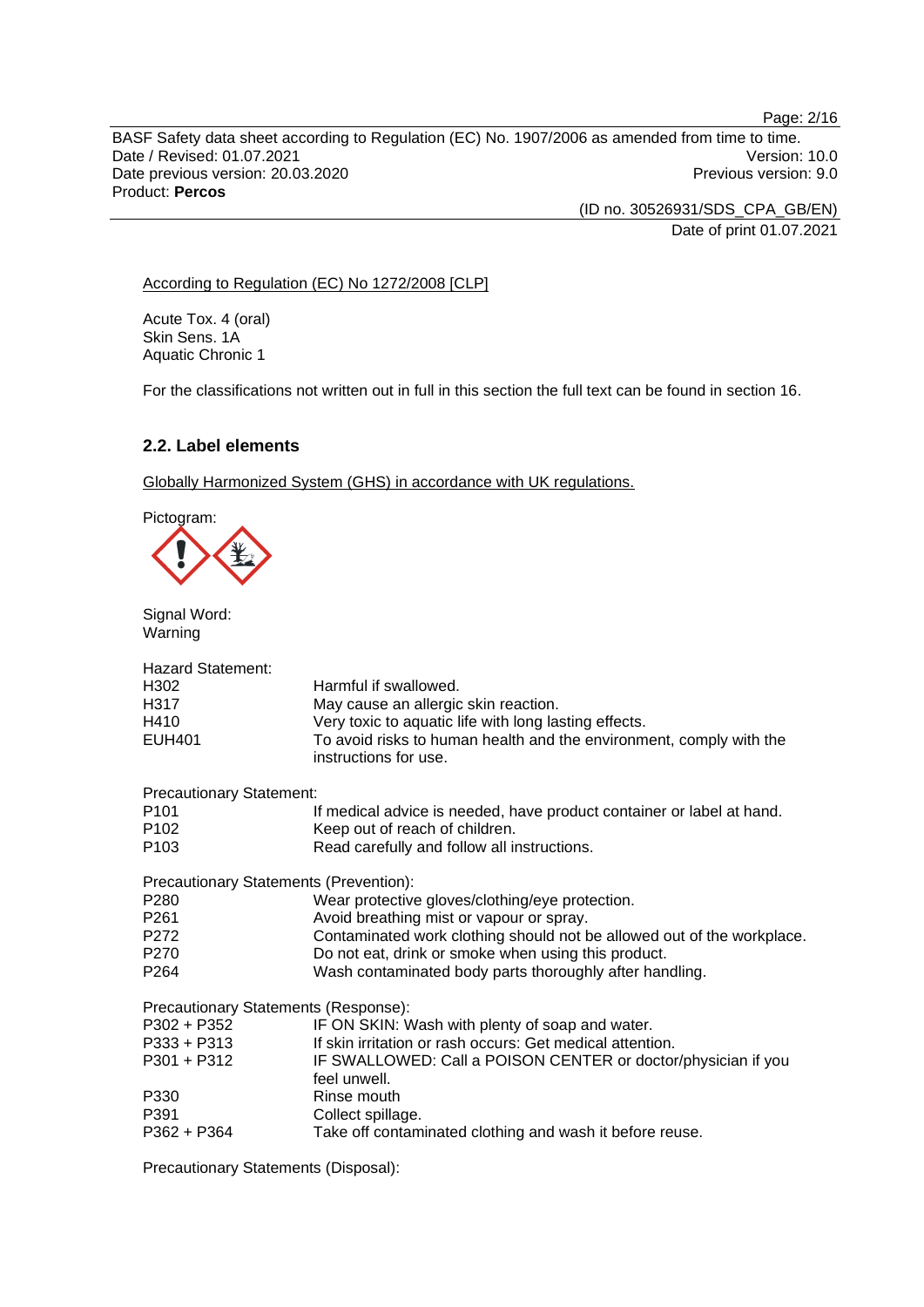Page: 3/16

BASF Safety data sheet according to Regulation (EC) No. 1907/2006 as amended from time to time. Date / Revised: 01.07.2021 Version: 10.0 Date previous version: 20.03.2020 **Previous version: 9.0** Previous version: 9.0 Product: **Percos** 

(ID no. 30526931/SDS\_CPA\_GB/EN)

Date of print 01.07.2021 P501 Dispose of contents/container to a licensed hazardous-waste disposal contractor or collection site except for empty clean containers which can be disposed of as non-hazardous waste.

Labeling of special preparations (GHS): EUH208: May produce an allergic reaction. Contains: 2-methylisothiazol-3(2H)-one

According to Regulation (EC) No 1272/2008 [CLP]

Hazard determining component(s) for labelling: ametoctradin, dimethomorph (ISO), 2 methylisothiazol-3(2H)-one

### **2.3. Other hazards**

According to Regulation (EC) No 1272/2008 [CLP]

See section 12 - Results of PBT and vPvB assessment.

If applicable information is provided in this section on other hazards which do not result in classification but which may contribute to the overall hazards of the substance or mixture.

# **SECTION 3: Composition/Information on Ingredients**

### **3.1. Substances**

Not applicable

### **3.2. Mixtures**

Chemical nature

crop protection product, fungicide, suspension concentrate (SC)

Hazardous ingredients (GHS) according to Regulation (EC) No. 1272/2008

ametoctradine (ISO); 5-ethyl-6-octyl[1,2,4]triazolo[1,5-α]pyrimidin-7-amine Content (W/W): 26.9 % CAS Number: 865318-97-4 Aquatic Chronic 1 H410

dimethomorph (ISO); 4-(3-(4-chlorophenyl)-3-(3,4-dimethoxyphenyl)acryloyl)morpholine Content (W/W): 20.3 % CAS Number: 110488-70-5 EC-Number: 404-200-2 INDEX-Number: 613-102-00-0 Aquatic Chronic 2 H411

Benzenesulfonic acid, hydroxy-, polymer with formaldehyde, phenol and urea, sodium salt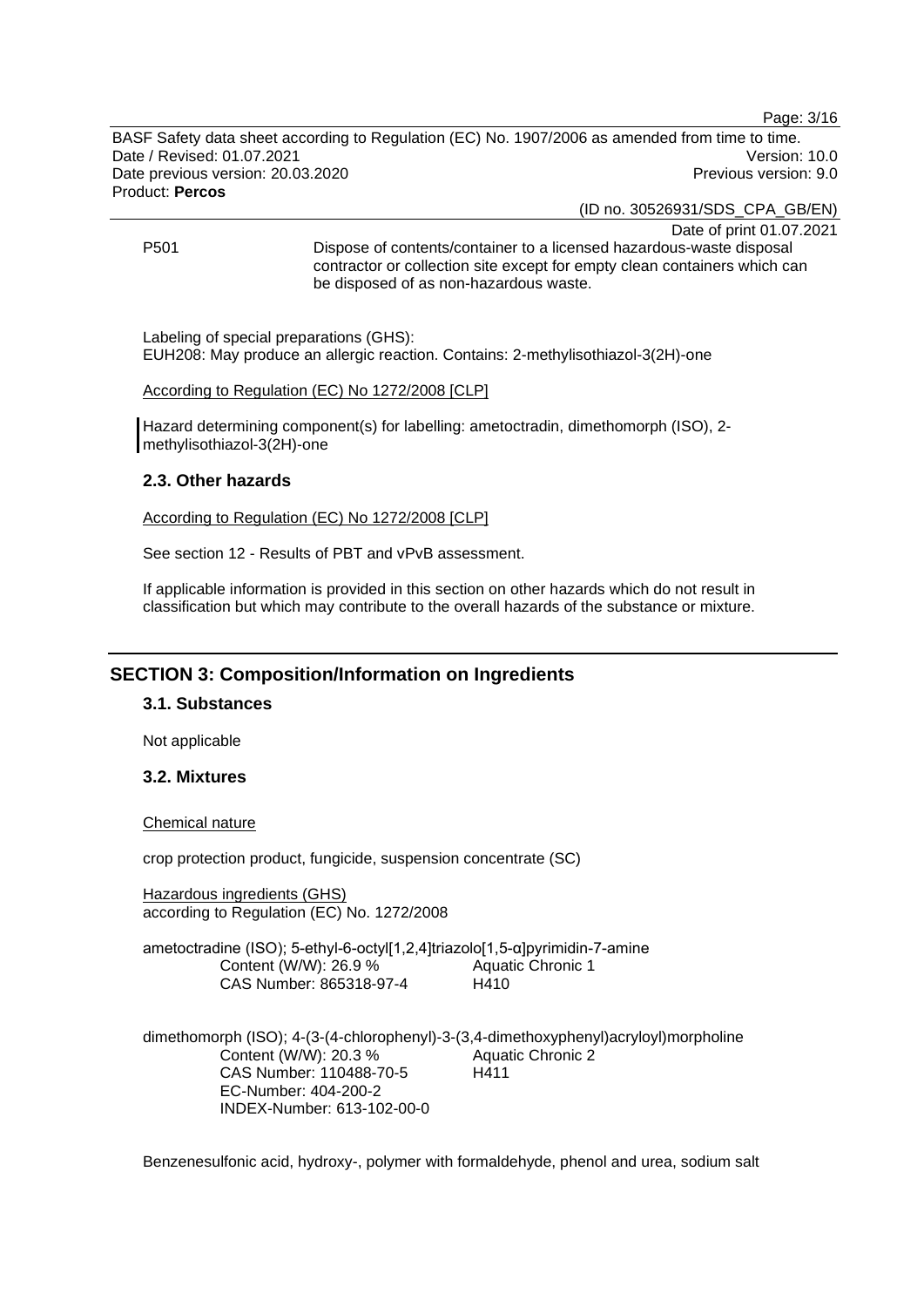Page: 4/16

BASF Safety data sheet according to Regulation (EC) No. 1907/2006 as amended from time to time. Date / Revised: 01.07.2021 Version: 10.0 Date previous version: 20.03.2020 **Previous version: 9.0** Previous version: 9.0 Product: **Percos** 

(ID no. 30526931/SDS\_CPA\_GB/EN)

Date of print 01.07.2021

|                         |                   | <b>DUID OF PHILL OF IDE</b> |
|-------------------------|-------------------|-----------------------------|
| Content (W/W): $<$ 5 %  | Eye Dam./Irrit. 2 |                             |
| CAS Number: 102980-04-1 | Aquatic Chronic 3 |                             |
|                         | H319. H412        |                             |
|                         |                   |                             |

2-methylisothiazol-3(2H)-one Content  $(W/W)$ : < 0.01 % CAS Number: 2682-20-4 EC-Number: 220-239-6 REACH registration number: 01- 2120764690-50 INDEX-Number: 613-326-00-9

Acute Tox. 2 (Inhalation - dust) Acute Tox. 3 (oral) Acute Tox. 3 (dermal) Skin Corr./Irrit. 1B Eye Dam./Irrit. 1 Skin Sens. 1A Aquatic Acute 1 Aquatic Chronic 1 M-factor acute: 10 M-factor chronic: 1 H330, H317, H314, H301 + H311, H400, H410 EUH071

Specific concentration limit: Skin Sens. 1A: >= 0.0015 %

Propane-1,2-diol Content (W/W): < 20 % CAS Number: 57-55-6 EC-Number: 200-338-0 REACH registration number: 01- 2119456809-23

For the classifications not written out in full in this section, including the hazard classes and the hazard statements, the full text is listed in section 16.

### **SECTION 4: First-Aid Measures**

**4.1. Description of first aid measures**  Remove contaminated clothing.

Show container, label and/or safety data sheet to physician.

If inhaled: Keep patient calm, remove to fresh air, seek medical attention.

On skin contact: Wash thoroughly with soap and water

On contact with eyes: Wash affected eyes for at least 15 minutes under running water with eyelids held open.

On ingestion:

Immediately rinse mouth and then drink 200-300 ml of water, seek medical attention.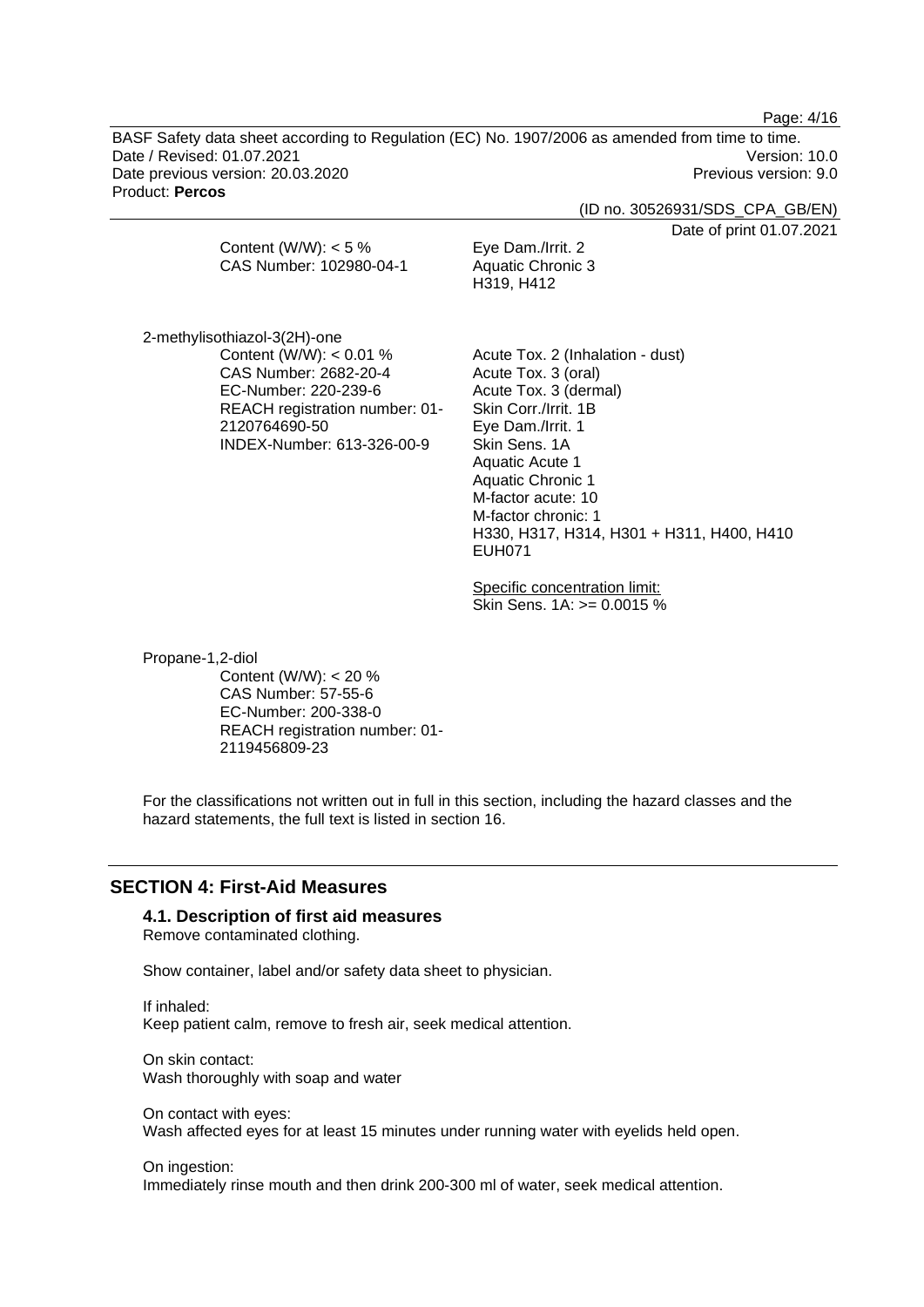Page: 5/16

BASF Safety data sheet according to Regulation (EC) No. 1907/2006 as amended from time to time. Date / Revised: 01.07.2021 Version: 10.0 Date previous version: 20.03.2020 **Previous version: 9.0** Previous version: 9.0 Product: **Percos** 

(ID no. 30526931/SDS\_CPA\_GB/EN)

Date of print 01.07.2021

### **4.2. Most important symptoms and effects, both acute and delayed**

Symptoms: Information, i.e. additional information on symptoms and effects may be included in the GHS labeling phrases available in Section 2 and in the Toxicological assessments available in Section 11., (Further) symptoms and / or effects are not known so far

### **4.3. Indication of any immediate medical attention and special treatment needed**

Treatment: Treat according to symptoms (decontamination, vital functions), no known specific antidote.

# **SECTION 5: Fire-Fighting Measures**

#### **5.1. Extinguishing media**

Suitable extinguishing media: water spray, carbon dioxide, foam, dry powder

### **5.2. Special hazards arising from the substance or mixture**

Endangering substances: carbon monoxide, Carbon dioxide, hydrogen chloride, nitrogen oxides, halogenated compounds, silica compounds, sulfur oxides

Advice: The substances/groups of substances mentioned can be released in case of fire.

### **5.3. Advice for fire-fighters**

Special protective equipment: Wear self-contained breathing apparatus and chemical-protective clothing.

Further information:

In case of fire and/or explosion do not breathe fumes. Keep containers cool by spraying with water if exposed to fire. Collect contaminated extinguishing water separately, do not allow to reach sewage or effluent systems. Dispose of fire debris and contaminated extinguishing water in accordance with official regulations.

### **SECTION 6: Accidental Release Measures**

#### **6.1. Personal precautions, protective equipment and emergency procedures**

Do not breathe vapour/spray. Use personal protective clothing. Avoid contact with the skin, eyes and clothing.

### **6.2. Environmental precautions**

Do not discharge into the subsoil/soil. Do not discharge into drains/surface waters/groundwater.

Do not allow contamination of public drains or surface or ground waters. Inform local water plc if spillage enters drains and the Environment Agency (England & Wales), the Scottish Environmental Protection Agency (Scotland), or the Environment and Heritage Service (Northern Ireland) if it enters surface or ground waters. Keep people and animals away.

#### **6.3. Methods and material for containment and cleaning up**

For small amounts: Pick up with suitable absorbent material (e.g. sand, sawdust, general-purpose binder, kieselguhr).

For large amounts: Dike spillage. Pump off product.

Dispose of absorbed material in accordance with regulations. Collect waste in suitable containers, which can be labeled and sealed. Clean contaminated floors and objects thoroughly with water and detergents, observing environmental regulations. Wear suitable protective equipment.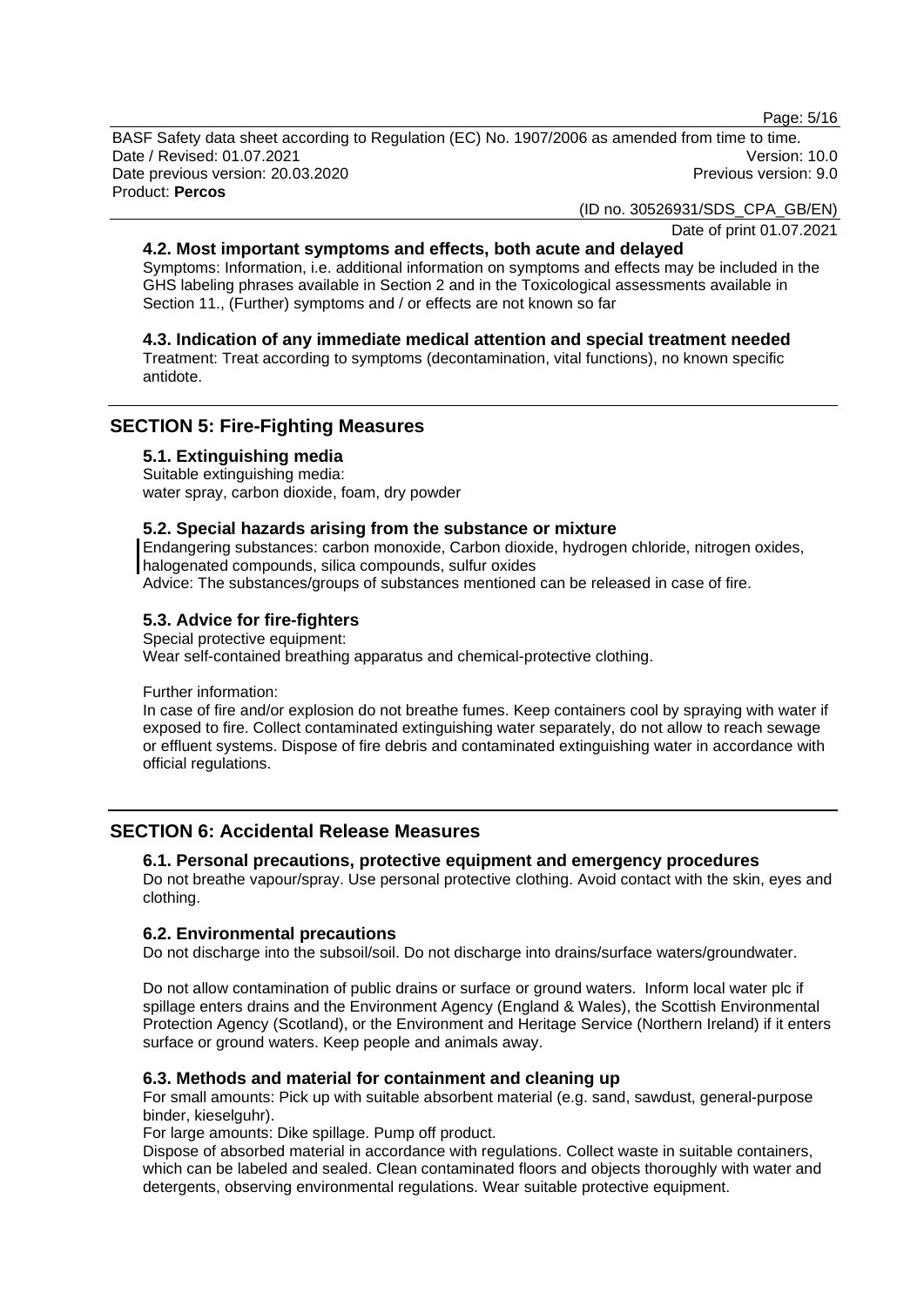Page: 6/16

BASF Safety data sheet according to Regulation (EC) No. 1907/2006 as amended from time to time. Date / Revised: 01.07.2021 Version: 10.0 Date previous version: 20.03.2020 **Previous version: 9.0** Previous version: 9.0 Product: **Percos** 

> (ID no. 30526931/SDS\_CPA\_GB/EN) Date of print 01.07.2021

**6.4. Reference to other sections** 

Information regarding exposure controls/personal protection and disposal considerations can be found in section 8 and 13.

# **SECTION 7: Handling and Storage**

### **7.1. Precautions for safe handling**

No special measures necessary if stored and handled correctly. Ensure thorough ventilation of stores and work areas. When using do not eat, drink or smoke. Hands and/or face should be washed before breaks and at the end of the shift.

Protection against fire and explosion:

The substance/product is non-combustible. Product is not explosive. No special precautions necessary.

### **7.2. Conditions for safe storage, including any incompatibilities**

Segregate from foods and animal feeds.

Further information on storage conditions: Keep away from heat. Protect from direct sunlight.

Protect from temperatures below: -5 °C

The product can crystallize below the limit temperature.

Protect from temperatures above: 40 °C

Changes in the properties of the product may occur if substance/product is stored above indicated temperature for extended periods of time.

### **7.3. Specific end use(s)**

For the relevant identified use(s) listed in Section 1 the advice mentioned in this section 7 is to be observed.

# **SECTION 8: Exposure Controls/Personal Protection**

#### **8.1. Control parameters**

Components with occupational exposure limits

Refer to the current edition of HSE Guidance Note EH40 Occupational Exposure Limits (United Kingdom). For normal use and handling refer to the product label/leaflet.

57-55-6: Propane-1,2-diol TWA value 474 mg/m3 ; 150 ppm (WEL/EH 40 (UK)), Total vapour and particulates TWA value 10 mg/m3 (WEL/EH 40 (UK)), Particulate

### **8.2. Exposure controls**

Personal protective equipment

Respiratory protection: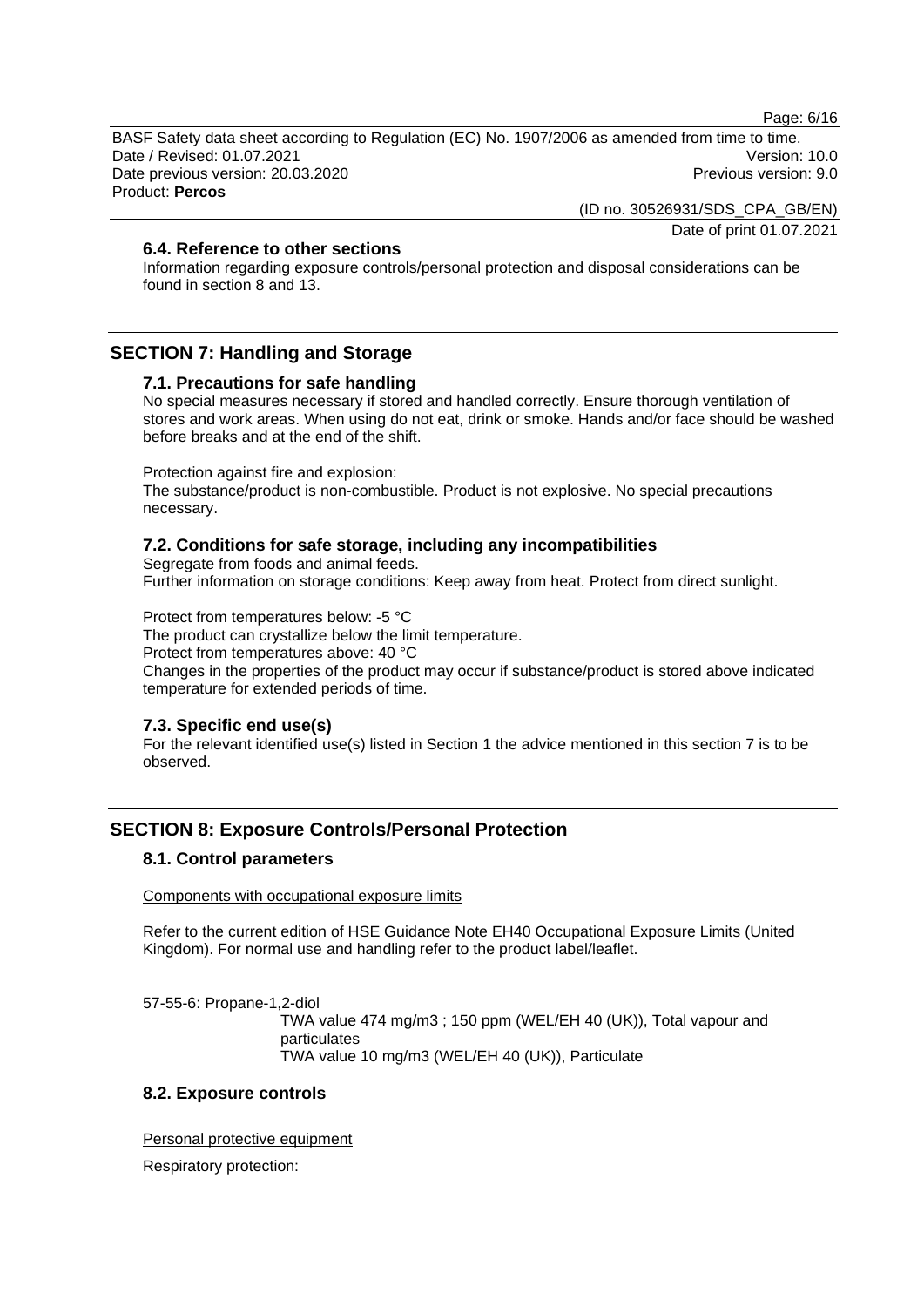Page: 7/16

BASF Safety data sheet according to Regulation (EC) No. 1907/2006 as amended from time to time. Date / Revised: 01.07.2021 Version: 10.0 Date previous version: 20.03.2020 **Previous version: 9.0** Previous version: 9.0 Product: **Percos** 

(ID no. 30526931/SDS\_CPA\_GB/EN)

Date of print 01.07.2021

Suitable respiratory protection for higher concentrations or long-term effect: Combination filter for gases/vapours of organic, inorganic, acid inorganic and alkaline compounds (e.g. EN 14387 Type ABEK).

#### Hand protection:

Suitable chemical resistant safety gloves (EN ISO 374-1) also with prolonged, direct contact (Recommended: Protective index 6, corresponding > 480 minutes of permeation time according to EN ISO 374-1): E.g. nitrile rubber (0.4 mm), chloroprene rubber (0.5 mm), butyl rubber (0.7 mm) etc.

#### Eye protection: Safety glasses with side-shields (frame goggles) (e.g. EN 166)

#### Body protection:

Body protection must be chosen depending on activity and possible exposure, e.g. apron, protecting boots, chemical-protection suit (according to EN 14605 in case of splashes or EN ISO 13982 in case of dust).

#### General safety and hygiene measures

The statements on personal protective equipment in the instructions for use apply when handling crop-protection agents in final-consumer packing. Wearing of closed work clothing is recommended. Store work clothing separately. Keep away from food, drink and animal feeding stuffs.

# **SECTION 9: Physical and Chemical Properties**

### **9.1. Information on basic physical and chemical properties**

| Form:<br>Colour:       | suspension<br>white                                           |                            |
|------------------------|---------------------------------------------------------------|----------------------------|
| Odour:                 | faintly aromatic                                              |                            |
| Odour threshold:       |                                                               |                            |
|                        | Not determined due to potential                               |                            |
|                        | health hazard by inhalation.                                  |                            |
| pH value:              | approx. $6 - 8$                                               | (other)                    |
|                        | (CIPAC standard water D, 1 %(m),<br>20 °C                     |                            |
| Freezing point:        | approx. $-6.2$ °C                                             |                            |
| Boiling point:         | approx. 100 °C                                                |                            |
|                        | (1,013 hPa)                                                   |                            |
| Flash point:           |                                                               | (Directive 92/69/EEC, A.9) |
|                        | No flash point - Measurement made<br>up to the boiling point. |                            |
| Evaporation rate:      |                                                               |                            |
|                        | not applicable                                                |                            |
| Flammability:          | not applicable                                                |                            |
| Lower explosion limit: |                                                               |                            |
|                        | As a result of our experience with this                       |                            |
|                        | product and our knowledge of its                              |                            |
|                        | composition we do not expect any                              |                            |
|                        | hazard as long as the product is used                         |                            |
|                        | appropriately and in accordance with                          |                            |
|                        | the intended use.                                             |                            |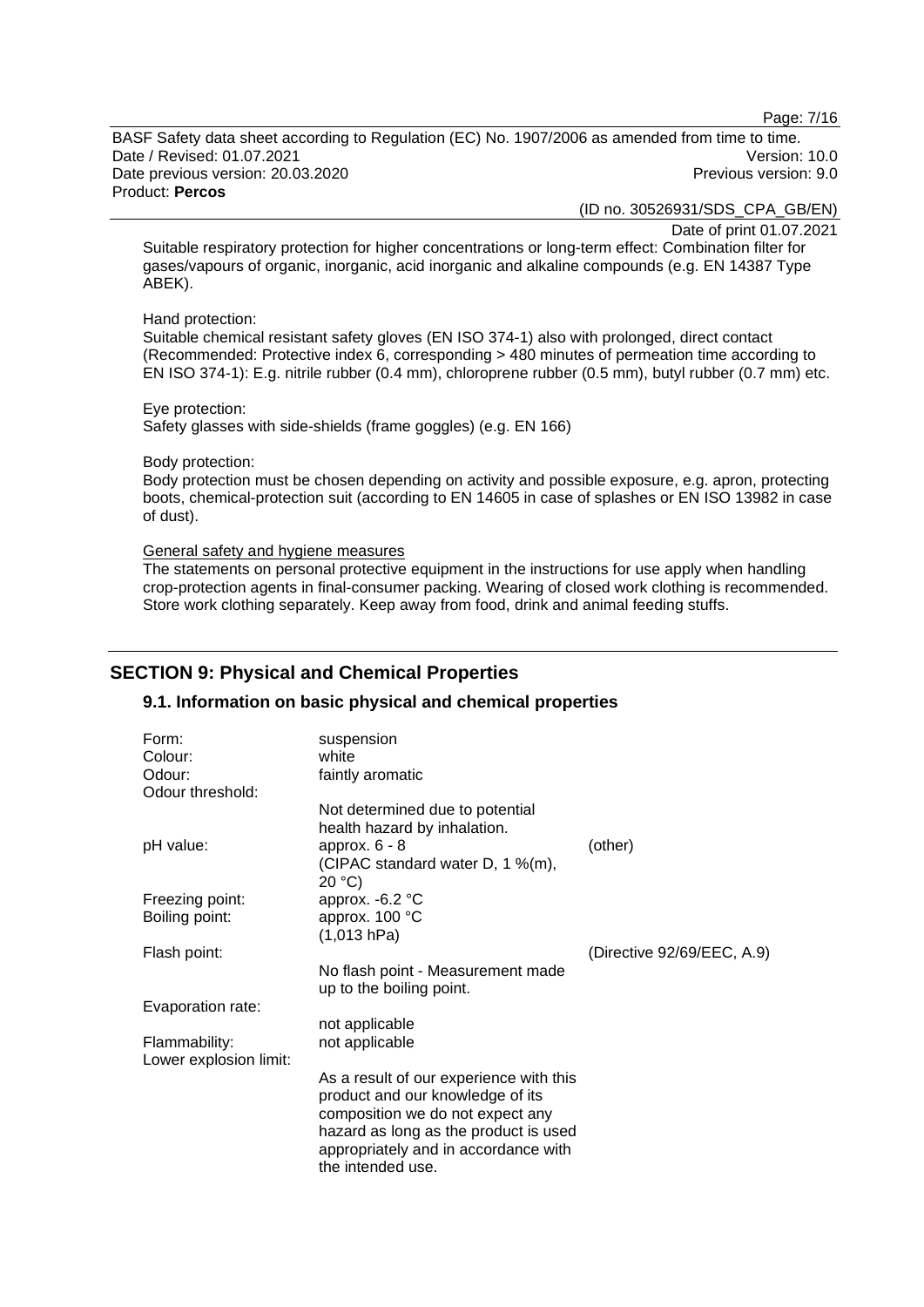BASF Safety data sheet according to Regulation (EC) No. 1907/2006 as amended from time to time. Date / Revised: 01.07.2021 Version: 10.0 Date previous version: 20.03.2020 **Previous version: 9.0** Previous version: 9.0 Product: **Percos** 

(ID no. 30526931/SDS\_CPA\_GB/EN)

Date of print 01.07.2021

Page: 8/16

| Upper explosion limit:                              |                                                                                                                                                                                                                       | <b>Date of print of the L</b> |
|-----------------------------------------------------|-----------------------------------------------------------------------------------------------------------------------------------------------------------------------------------------------------------------------|-------------------------------|
|                                                     | As a result of our experience with this<br>product and our knowledge of its<br>composition we do not expect any<br>hazard as long as the product is used<br>appropriately and in accordance with<br>the intended use. |                               |
| Ignition temperature:                               | 463 °C                                                                                                                                                                                                                | (Directive 92/69/EEC, A.15)   |
| Vapour pressure:                                    |                                                                                                                                                                                                                       |                               |
|                                                     | The product has not been tested.                                                                                                                                                                                      |                               |
| Density:                                            | approx. 1.11 g/cm3                                                                                                                                                                                                    | (OECD Guideline 109)          |
|                                                     | (approx. 20 $°C$ )                                                                                                                                                                                                    |                               |
| Relative vapour density (air):                      |                                                                                                                                                                                                                       |                               |
|                                                     | not applicable                                                                                                                                                                                                        |                               |
| Solubility in water:                                | dispersible                                                                                                                                                                                                           |                               |
| Partitioning coefficient n-octanol/water (log Kow): |                                                                                                                                                                                                                       |                               |
|                                                     | not applicable for mixtures                                                                                                                                                                                           |                               |
|                                                     | Information on: dimethomorph (ISO); 4-(3-(4-chlorophenyl)-3-(3,4-                                                                                                                                                     |                               |
| dimethoxyphenyl)acryloyl)morpholine                 |                                                                                                                                                                                                                       |                               |
|                                                     | Partitioning coefficient n-octanol/water (log Kow): 2.63 - 2.73                                                                                                                                                       |                               |
|                                                     | (20 °C)                                                                                                                                                                                                               |                               |
|                                                     | Thermal decomposition: 220 °C, 20 kJ/kg, (DSC (OECD 113))                                                                                                                                                             |                               |
|                                                     | 285 °C, 340 kJ/kg, (DSC (OECD 113))                                                                                                                                                                                   |                               |
|                                                     | Not a substance liable to self-decomposition according to UN transport                                                                                                                                                |                               |
|                                                     | regulations, class 4.1.                                                                                                                                                                                               |                               |
| Viscosity, dynamic:                                 | approx. 81 mPa.s                                                                                                                                                                                                      | (OECD 114)                    |
|                                                     | (20 °C, 100 1/s)                                                                                                                                                                                                      |                               |
| Explosion hazard:                                   | Based on the chemical structure                                                                                                                                                                                       | (Directive 92/69/EEC, A.14)   |
|                                                     | there is no indication of explosive                                                                                                                                                                                   |                               |
|                                                     | properties.                                                                                                                                                                                                           |                               |
| Fire promoting properties:                          | not fire-propagating                                                                                                                                                                                                  | (Directive 2004/73/EC, A.21)  |
|                                                     |                                                                                                                                                                                                                       |                               |

### **9.2. Other information**

Other Information:

If necessary, information on other physical and chemical parameters is indicated in this section.

# **SECTION 10: Stability and Reactivity**

#### **10.1. Reactivity**

No hazardous reactions if stored and handled as prescribed/indicated.

### **10.2. Chemical stability**

The product is stable if stored and handled as prescribed/indicated.

### **10.3. Possibility of hazardous reactions**

No hazardous reactions if stored and handled as prescribed/indicated.

### **10.4. Conditions to avoid**

See SDS section 7 - Handling and storage.

### **10.5. Incompatible materials**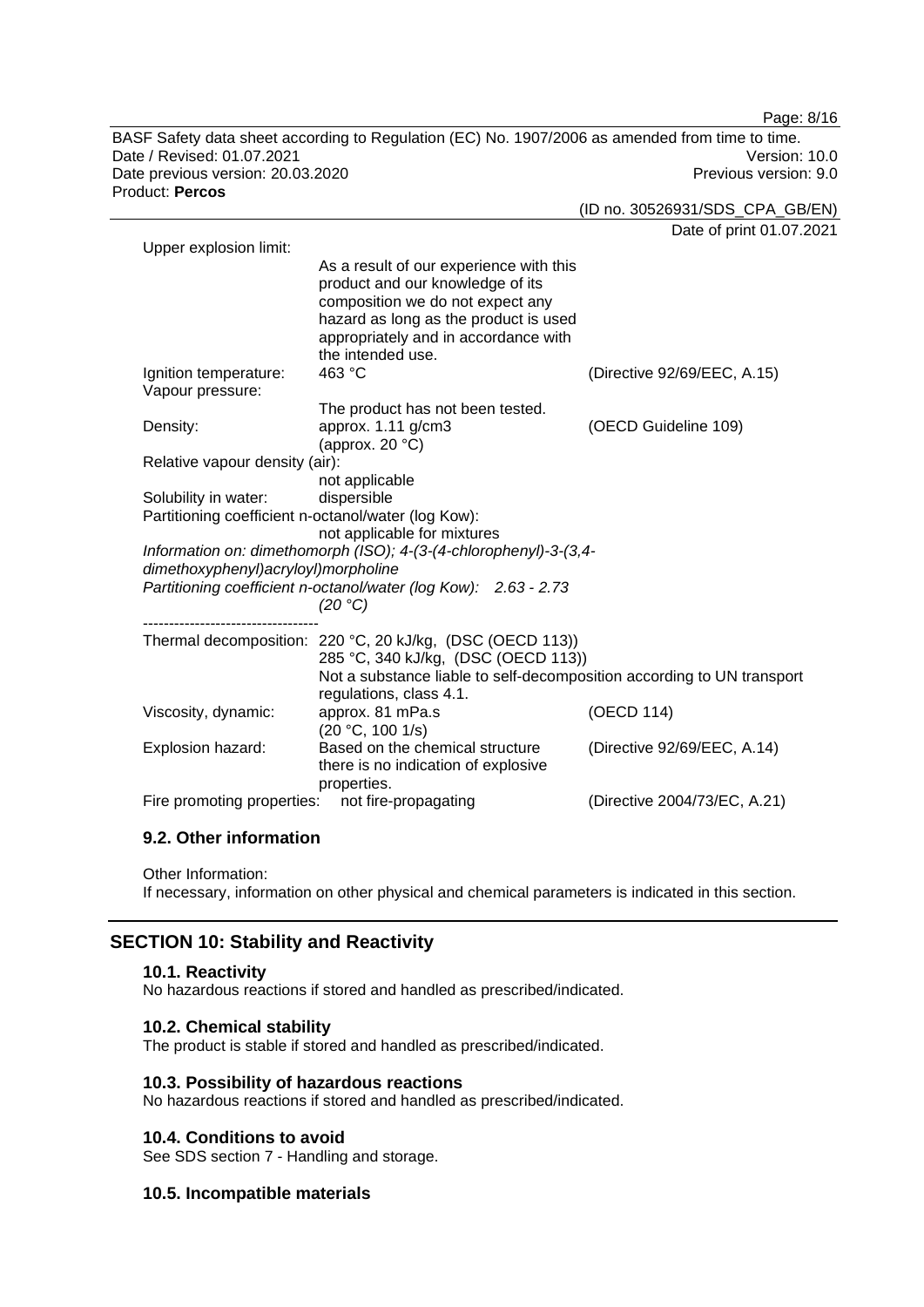BASF Safety data sheet according to Regulation (EC) No. 1907/2006 as amended from time to time. Date / Revised: 01.07.2021 Version: 10.0 Date previous version: 20.03.2020 **Previous version: 9.0** Previous version: 9.0 Product: **Percos** 

> (ID no. 30526931/SDS\_CPA\_GB/EN) Date of print 01.07.2021

Page: 9/16

Substances to avoid: strong acids, strong bases, strong oxidizing agents

### **10.6. Hazardous decomposition products**

Hazardous decomposition products: No hazardous decomposition products if stored and handled as prescribed/indicated.

# **SECTION 11: Toxicological Information**

### **11.1. Information on toxicological effects**

Acute toxicity

Assessment of acute toxicity: Of moderate toxicity after single ingestion. Virtually nontoxic after a single skin contact. Virtually nontoxic by inhalation.

Experimental/calculated data: LD50 rat (oral): > 500 - < 2,000 mg/kg (OECD Guideline 423)

LC50 rat (by inhalation): > 5.1 mg/l 4 h (OECD Guideline 403) An aerosol was tested.

LD50 rat (dermal): > 5,000 mg/kg (OECD Guideline 402)

Irritation

Assessment of irritating effects: Not irritating to the eyes. Not irritating to the skin.

Experimental/calculated data: Skin corrosion/irritation rabbit: non-irritant (OECD Guideline 404)

Serious eye damage/irritation rabbit: non-irritant (OECD Guideline 405)

#### Respiratory/Skin sensitization

Assessment of sensitization: Sensitization after skin contact possible. The product has not been tested. The statement has been derived from the properties of the individual components.

*Information on: 2-methylisothiazol-3(2H)-one Experimental/calculated data: guinea pig: skin sensitizing (OECD Guideline 406)* ----------------------------------

### Germ cell mutagenicity

Assessment of mutagenicity:

The product has not been tested. The statement has been derived from the properties of the individual components. Mutagenicity tests revealed no genotoxic potential.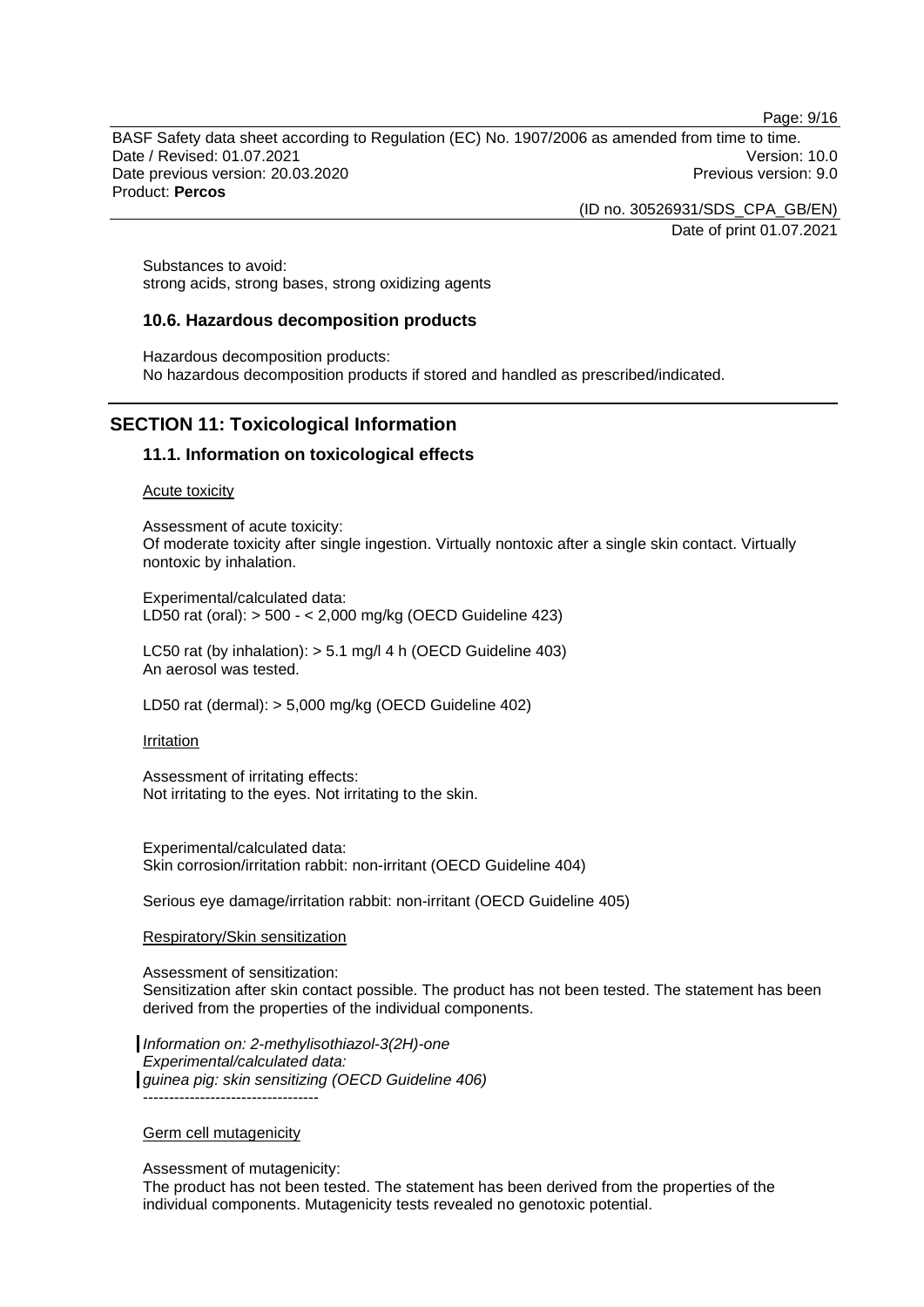Page: 10/16

BASF Safety data sheet according to Regulation (EC) No. 1907/2006 as amended from time to time. Date / Revised: 01.07.2021 Version: 10.0 Date previous version: 20.03.2020 **Previous version: 9.0** Previous version: 9.0 Product: **Percos** 

> (ID no. 30526931/SDS\_CPA\_GB/EN) Date of print 01.07.2021

**Carcinogenicity** 

Assessment of carcinogenicity:

The product has not been tested. The statement has been derived from the properties of the individual components. The results of various animal studies gave no indication of a carcinogenic effect.

#### Reproductive toxicity

Assessment of reproduction toxicity: The product has not been tested. The statement has been derived from the properties of the individual components. The results of animal studies gave no indication of a fertility impairing effect.

#### Developmental toxicity

#### Assessment of teratogenicity:

The product has not been tested. The statement has been derived from the properties of the individual components. Animal studies gave no indication of a developmental toxic effect at doses that were not toxic to the parental animals.

#### Specific target organ toxicity (single exposure)

#### Assessment of STOT single:

Based on the available information there is no specific target organ toxicity to be expected after a single exposure.

Remarks: The product has not been tested. The statement has been derived from the properties of the individual components.

#### Repeated dose toxicity and Specific target organ toxicity (repeated exposure)

#### Assessment of repeated dose toxicity:

The product has not been tested. The statement has been derived from the properties of the individual components. No substance-specific organtoxicity was observed after repeated administration to animals.

#### Aspiration hazard

No aspiration hazard expected.

The product has not been tested. The statement has been derived from the properties of the individual components.

#### Other relevant toxicity information

Misuse can be harmful to health.

# **SECTION 12: Ecological Information**

### **12.1. Toxicity**

Assessment of aquatic toxicity: Very toxic to aquatic life with long lasting effects.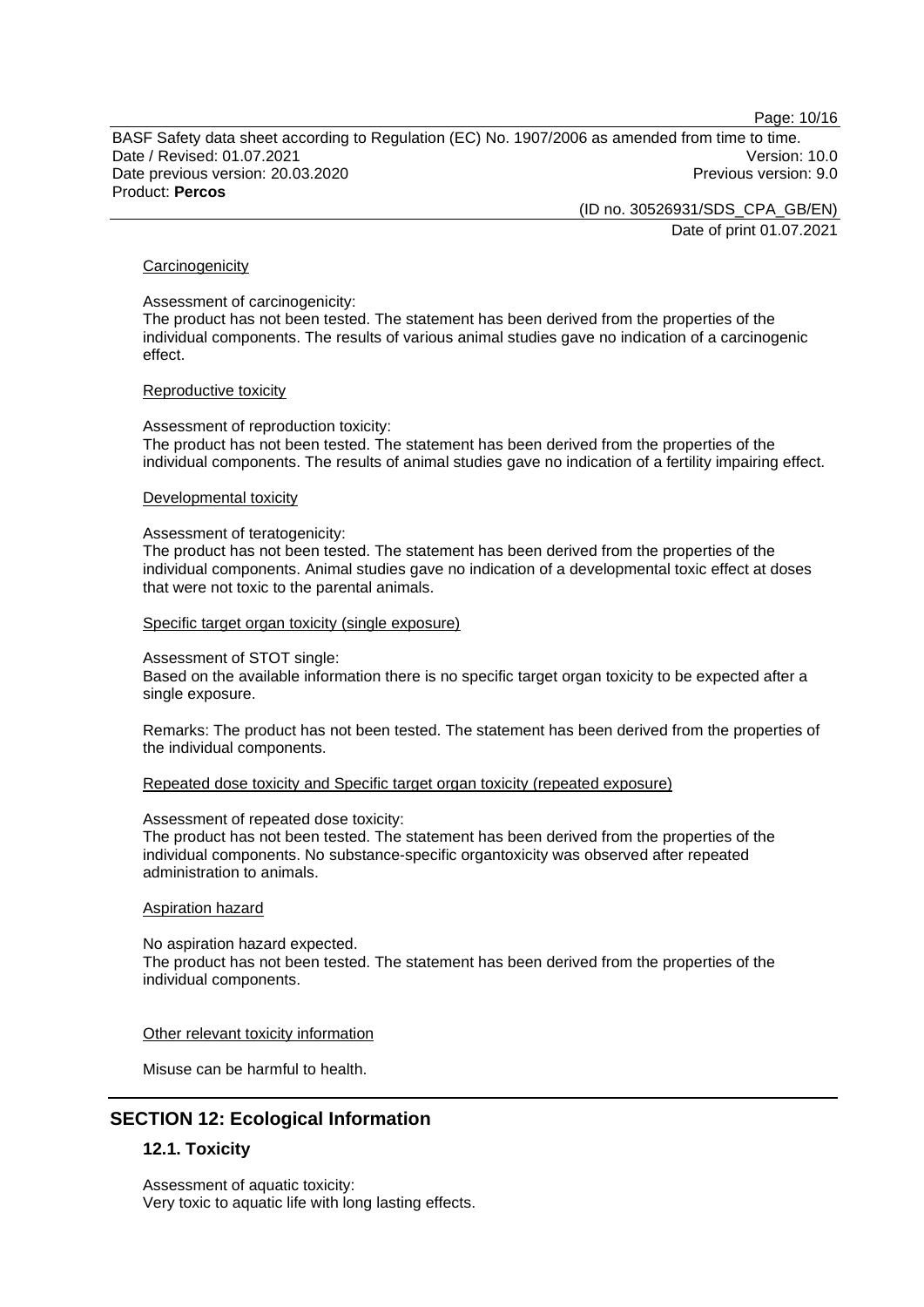Page: 11/16

BASF Safety data sheet according to Regulation (EC) No. 1907/2006 as amended from time to time. Date / Revised: 01.07.2021 Version: 10.0 Date previous version: 20.03.2020 **Previous version: 9.0** Previous version: 9.0 Product: **Percos** 

> (ID no. 30526931/SDS\_CPA\_GB/EN) Date of print 01.07.2021

Toxicity to fish: LC50 (96 h) 23.2 mg/l, Oncorhynchus mykiss (OECD 203; ISO 7346; 92/69/EEC, C.1, static)

Aquatic invertebrates: EC50 (48 h) > 100 mg/l, Daphnia magna (OECD Guideline 202, part 1)

Aquatic plants: EC50 (72 h) 74.2 mg/l (growth rate), Pseudokirchneriella subcapitata (OECD Guideline 201)

*Information on: dimethomorph (ISO); 4-(3-(4-chlorophenyl)-3-(3,4 dimethoxyphenyl)acryloyl)morpholine Chronic toxicity to fish: EC10 (60 d) 0.116 mg/l, Oncorhynchus mykiss* 

*No observed effect concentration (34 d) 0.107 mg/l, Pimephales promelas*  ----------------------------------

*Information on: ametoctradine (ISO); 5-ethyl-6-octyl[1,2,4]triazolo[1,5-α]pyrimidin-7-amine Chronic toxicity to aquatic invertebrates: No observed effect concentration (21 d) 0.044 mg/l, Daphnia magna (OECD Guideline 211, semistatic)* 

*Information on: dimethomorph (ISO); 4-(3-(4-chlorophenyl)-3-(3,4 dimethoxyphenyl)acryloyl)morpholine Chronic toxicity to aquatic invertebrates: No observed effect concentration (21 d) 0.22 mg/l, Daphnia magna* 

*EC10 (21 d) 0.421 mg/l, Daphnia magna* 

----------------------------------

### **12.2. Persistence and degradability**

Assessment biodegradation and elimination (H2O): The product has not been tested. The statement has been derived from the properties of the individual components.

*Information on: ametoctradine (ISO); 5-ethyl-6-octyl[1,2,4]triazolo[1,5-α]pyrimidin-7-amine Assessment biodegradation and elimination (H2O): According to OECD criteria the product is not readily biodegradable but inherently biodegradable.* 

*Information on: dimethomorph (ISO); 4-(3-(4-chlorophenyl)-3-(3,4 dimethoxyphenyl)acryloyl)morpholine Assessment biodegradation and elimination (H2O): Not readily biodegradable (by OECD criteria).* 

----------------------------------

### **12.3. Bioaccumulative potential**

Assessment bioaccumulation potential: The product has not been tested. The statement has been derived from the properties of the individual components.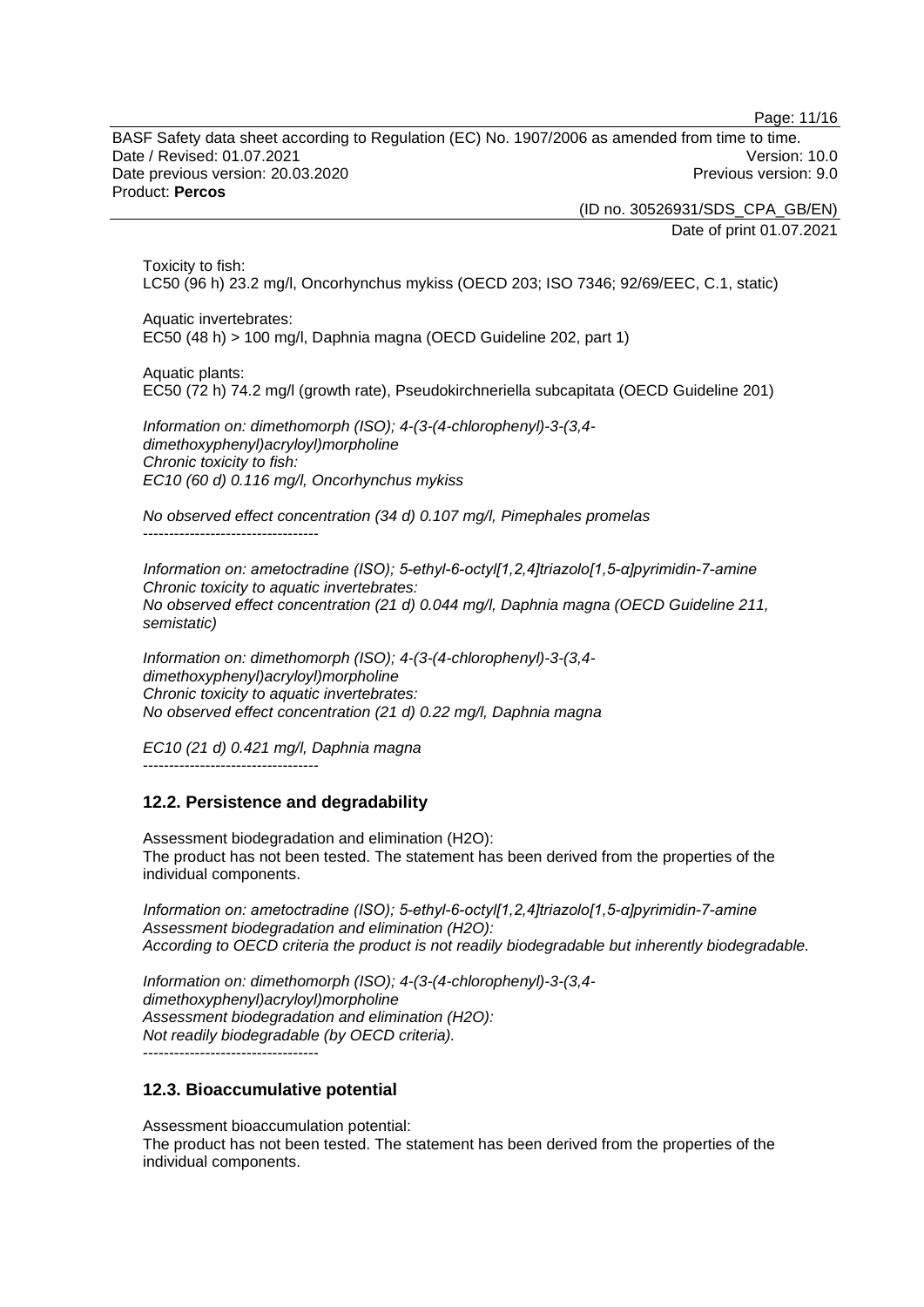Page: 12/16

BASF Safety data sheet according to Regulation (EC) No. 1907/2006 as amended from time to time. Date / Revised: 01.07.2021 Version: 10.0 Date previous version: 20.03.2020 **Previous version: 9.0** Previous version: 9.0 Product: **Percos** 

(ID no. 30526931/SDS\_CPA\_GB/EN)

Date of print 01.07.2021

*Information on: dimethomorph (ISO); 4-(3-(4-chlorophenyl)-3-(3,4 dimethoxyphenyl)acryloyl)morpholine Assessment bioaccumulation potential: Because of the n-octanol/water distribution coefficient (log Pow) accumulation in organisms is not to be expected.*  -----------------------------------

*Information on: ametoctradine (ISO); 5-ethyl-6-octyl[1,2,4]triazolo[1,5-α]pyrimidin-7-amine Bioaccumulation potential:* 

*Bioconcentration factor (BCF): 197 - 202, Lepomis macrochirus Accumulation in organisms is not to be expected.*  ----------------------------------

# **12.4. Mobility in soil**

Assessment transport between environmental compartments: Adsorption in soil: The product has not been tested. The statement has been derived from the properties of the individual components.

*Information on: ametoctradine (ISO); 5-ethyl-6-octyl[1,2,4]triazolo[1,5-α]pyrimidin-7-amine Assessment transport between environmental compartments: Adsorption in soil: Following exposure to soil, adsorption to solid soil particles is probable, therefore contamination of groundwater is not expected.*

*Information on: dimethomorph (ISO); 4-(3-(4-chlorophenyl)-3-(3,4 dimethoxyphenyl)acryloyl)morpholine Assessment transport between environmental compartments: Volatility: The substance will not evaporate into the atmosphere from the water surface. Adsorption in soil: Following exposure to soil, adsorption to solid soil particles is probable, therefore contamination of groundwater is not expected.* ----------------------------------

# **12.5. Results of PBT and vPvB assessment**

The product does not contain a substance fulfilling the PBT (persistent/bioaccumulative/toxic) criteria or the vPvB (very persistent/very bioaccumulative) criteria.

### **12.6. Other adverse effects**

The product does not contain substances that are listed in Regulation (EC) 1005/2009 on substances that deplete the ozone layer.

# **12.7. Additional information**

Other ecotoxicological advice: Do not discharge product into the environment without control.

# **SECTION 13: Disposal Considerations**

### **13.1. Waste treatment methods**

Must be disposed of or incinerated in accordance with local regulations.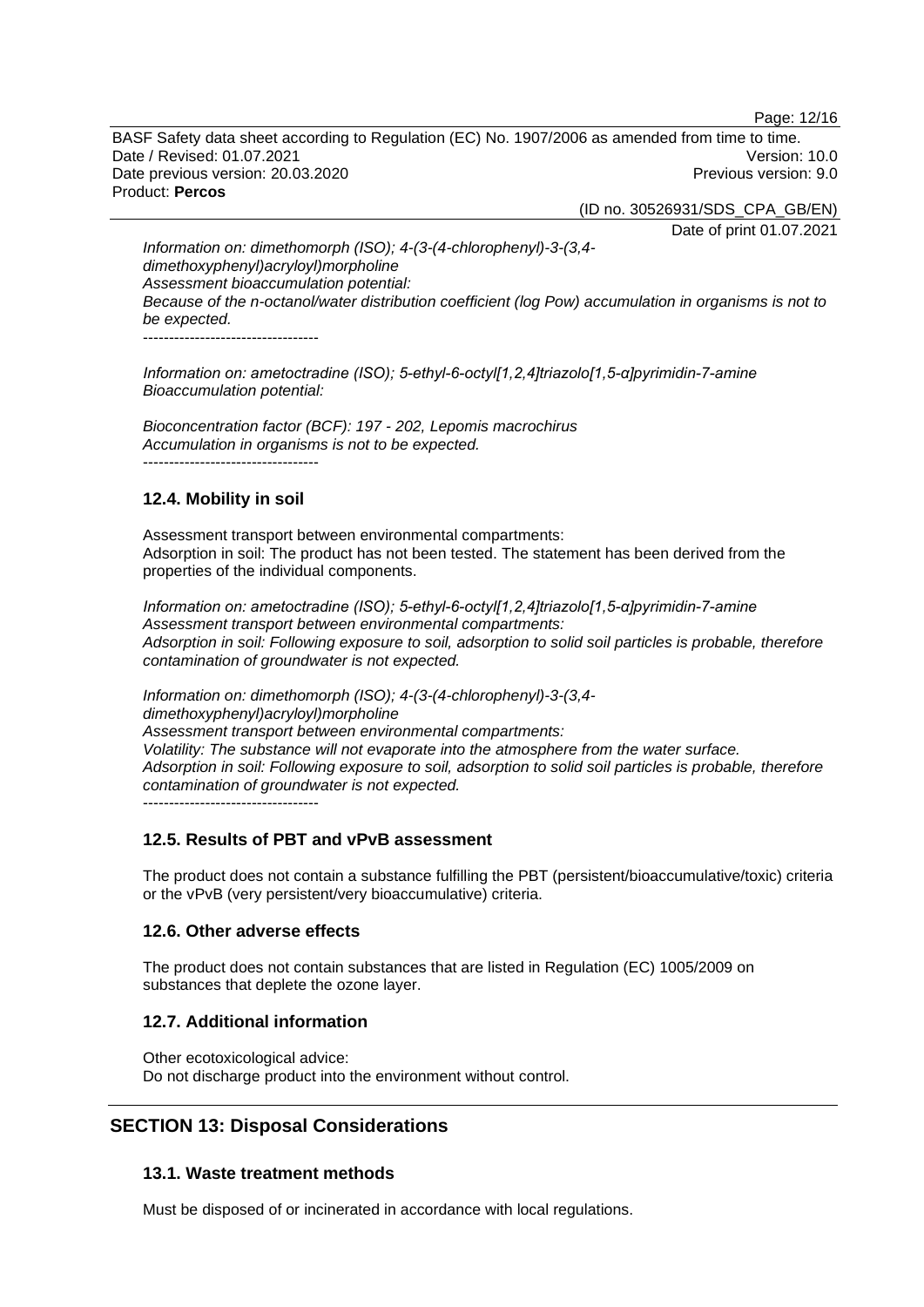Page: 13/16

BASF Safety data sheet according to Regulation (EC) No. 1907/2006 as amended from time to time. Date / Revised: 01.07.2021 Version: 10.0 Date previous version: 20.03.2020 **Previous version: 9.0** Previous version: 9.0 Product: **Percos** 

> (ID no. 30526931/SDS\_CPA\_GB/EN) Date of print 01.07.2021

The UK Environmental Protection (Duty of Care) Regulations (EP) and amendments should be noted (United Kingdom).

This product and any uncleaned containers must be disposed of as hazardous waste in accordance with the 2005 Hazardous Waste Regulations and amendments (United Kingdom)

Contaminated packaging:

Contaminated packaging should be emptied as far as possible and disposed of in the same manner as the substance/product.

# **SECTION 14: Transport Information**

### **Land transport**

#### ADR

| UN number<br>UN proper shipping name:<br>Transport hazard class(es):<br>Packing group:<br>Environmental hazards:<br>Special precautions for<br>user: | <b>UN3082</b><br>ENVIRONMENTALLY HAZARDOUS SUBSTANCE, LIQUID,<br>N.O.S. (contains AMETOCTRADIN, DIMETHOMORPH)<br>9, EHSM<br>Ш<br>yes<br>None known |  |
|------------------------------------------------------------------------------------------------------------------------------------------------------|----------------------------------------------------------------------------------------------------------------------------------------------------|--|
| <b>RID</b>                                                                                                                                           |                                                                                                                                                    |  |
| UN number<br>UN proper shipping name:                                                                                                                | <b>UN3082</b><br>ENVIRONMENTALLY HAZARDOUS SUBSTANCE, LIQUID,<br>N.O.S. (contains AMETOCTRADIN, DIMETHOMORPH)                                      |  |
| Transport hazard class(es):<br>Packing group:<br>Environmental hazards:<br>Special precautions for<br>user:                                          | 9, EHSM<br>Ш<br>ves<br>None known                                                                                                                  |  |
| <b>Inland waterway transport</b><br><b>ADN</b>                                                                                                       |                                                                                                                                                    |  |
| UN number<br>UN proper shipping name:                                                                                                                | <b>UN3082</b><br>ENVIRONMENTALLY HAZARDOUS SUBSTANCE, LIQUID,                                                                                      |  |
| Transport hazard class(es):<br>Packing group:<br>Environmental hazards:<br>Special precautions for<br>user:                                          | N.O.S. (contains AMETOCTRADIN, DIMETHOMORPH)<br>9, EHSM<br>Ш<br>ves<br>None known                                                                  |  |

Transport in inland waterway vessel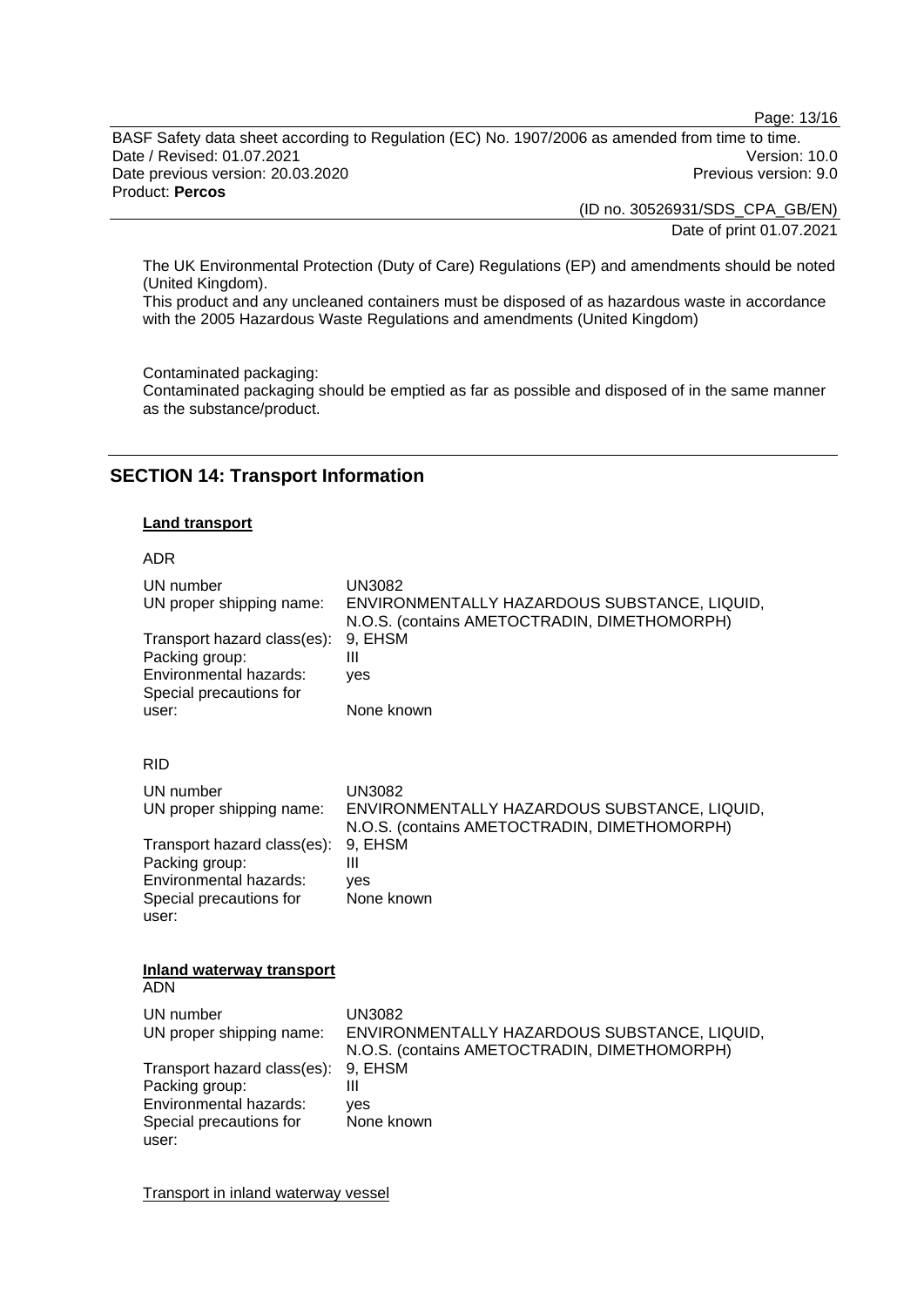Page: 14/16

BASF Safety data sheet according to Regulation (EC) No. 1907/2006 as amended from time to time. Date / Revised: 01.07.2021 Version: 10.0 Date previous version: 20.03.2020 **Previous version: 9.0** Previous version: 9.0 Product: **Percos** 

> (ID no. 30526931/SDS\_CPA\_GB/EN) Date of print 01.07.2021

Not evaluated

### **Sea transport**

### IMDG

| UN number:                  | UN 3082                                      |
|-----------------------------|----------------------------------------------|
| UN proper shipping name:    | ENVIRONMENTALLY HAZARDOUS SUBSTANCE, LIQUID, |
|                             | N.O.S. (contains AMETOCTRADIN, DIMETHOMORPH) |
| Transport hazard class(es): | 9. EHSM                                      |
| Packing group:              | Ш                                            |
| Environmental hazards:      | ves                                          |
|                             | Marine pollutant: YES                        |
| Special precautions for     | None known                                   |
| user:                       |                                              |

### **Air transport**

IATA/ICAO

| UN number:                          | UN 3082                                      |
|-------------------------------------|----------------------------------------------|
| UN proper shipping name:            | ENVIRONMENTALLY HAZARDOUS SUBSTANCE, LIQUID, |
|                                     | N.O.S. (contains AMETOCTRADIN, DIMETHOMORPH) |
| Transport hazard class(es): 9, EHSM |                                              |
| Packing group:                      | Ш                                            |
| Environmental hazards:              | ves                                          |
| Special precautions for             | None known                                   |
| user:                               |                                              |

### **14.1. UN number**

See corresponding entries for "UN number" for the respective regulations in the tables above.

#### **14.2. UN proper shipping name**

See corresponding entries for "UN proper shipping name" for the respective regulations in the tables above.

#### **14.3. Transport hazard class(es)**

See corresponding entries for "Transport hazard class(es)" for the respective regulations in the tables above.

### **14.4. Packing group**

See corresponding entries for "Packing group" for the respective regulations in the tables above.

### **14.5. Environmental hazards**

See corresponding entries for "Environmental hazards" for the respective regulations in the tables above.

### **14.6. Special precautions for user**

See corresponding entries for "Special precautions for user" for the respective regulations in the tables above.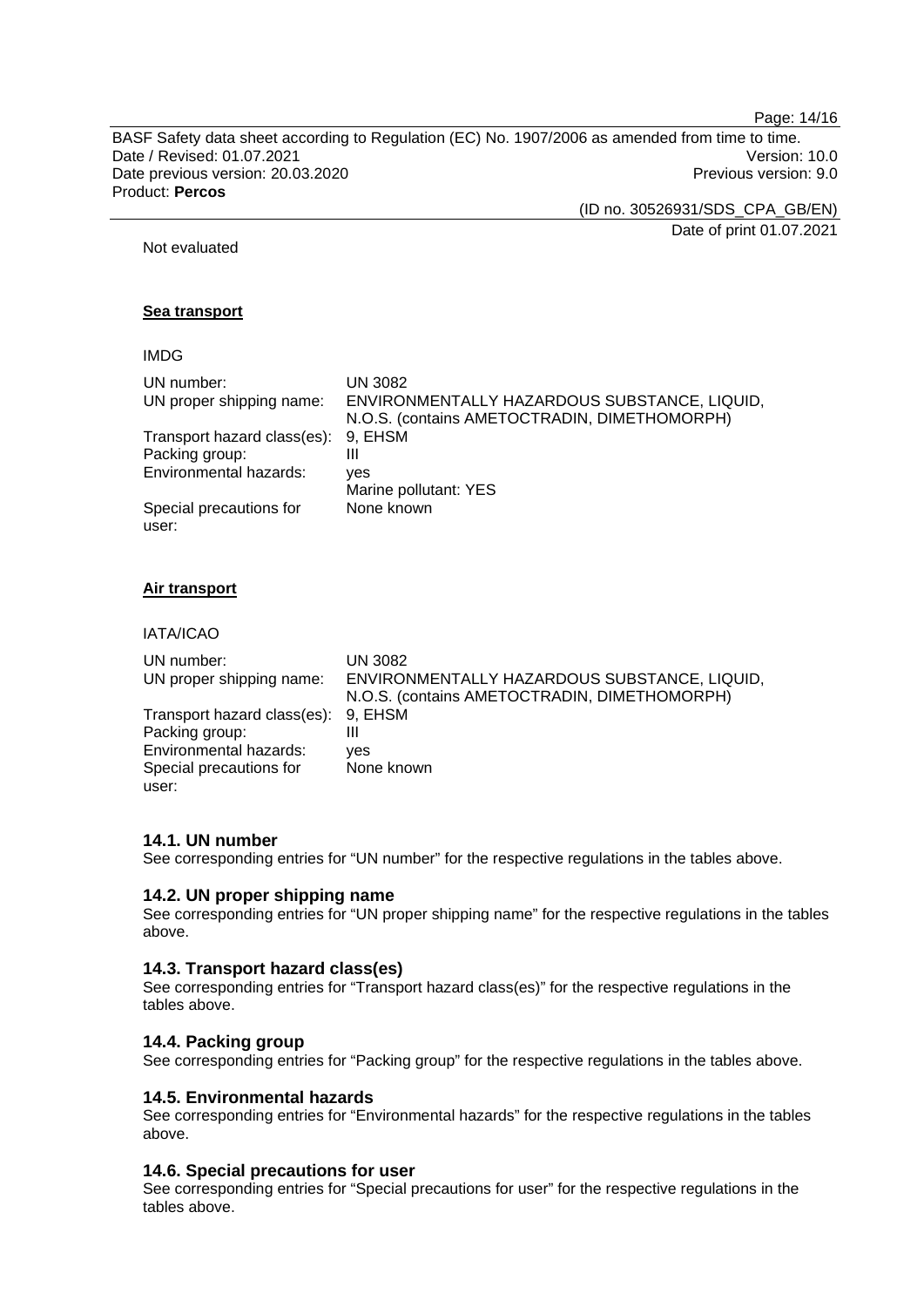Page: 15/16

BASF Safety data sheet according to Regulation (EC) No. 1907/2006 as amended from time to time. Date / Revised: 01.07.2021 Version: 10.0 Date previous version: 20.03.2020 **Previous version: 9.0** Previous version: 9.0 Product: **Percos** 

> (ID no. 30526931/SDS\_CPA\_GB/EN) Date of print 01.07.2021

### **14.7. Transport in bulk according to Annex II of MARPOL and the IBC Code**

| Regulation:         | Not evaluated |
|---------------------|---------------|
|                     |               |
| Shipment approved:  | Not evaluated |
| Pollution name:     | Not evaluated |
| Pollution category: | Not evaluated |
| Ship Type:          | Not evaluated |

### **Further information**

Product may be shipped as non-hazardous in suitable packages containing a net quantity of 5 L or less under the provisions of various regulatory agencies: ADR, RID, ADN: Special Provision 375; IMDG: 2.10.2.7; IATA: A197; TDG: Special Provision 99(2); 49CFR: §171.4 (c) (2) and also the Special Provision 375 in Appendix B which is regulated in China "Regulations Concerning Road Transportation of Dangerous Goods Part 3 Part 3: Index of dangerous goods name and transportation requirements" (JT/T 617.3)

This product is subject to the most recent edition of "The Carriage of Dangerous Goods and Use of Transportable Pressure Equipment Regulations" and their amendments (United Kingdom).

# **SECTION 15: Regulatory Information**

### **15.1. Safety, health and environmental regulations/legislation specific for the substance or mixture**

Prohibitions, Restrictions and Authorizations

Annex XVII of Regulation (EC) No 1907/2006: Number on List: 3

Restrictions of Regulation (EC) No 1907/2006, Annex XVII, do not apply for the intended use(s) of the product given in this SDS.

Directive 2012/18/EU - Control of Major Accident Hazards involving dangerous substances (EU): List entry in regulation: E1

This product is classified under the European CLP Regulation.

The data should be considered when making any assessment under the Control of Substances Hazardous to Health Regulations (COSHH), and related guidance, for example, 'COSHH Essentials' (United Kingdom).

This product may be subject to the Control of Major Accident Hazards Regulations (COMAH), and amendments if specific threshold tonnages are exceeded (United Kingdom).

### **15.2. Chemical Safety Assessment**

Advice on product handling can be found in sections 7 and 8 of this safety data sheet.

# **SECTION 16: Other Information**

For proper and safe use of this product, please refer to the approval conditions laid down on the product label.